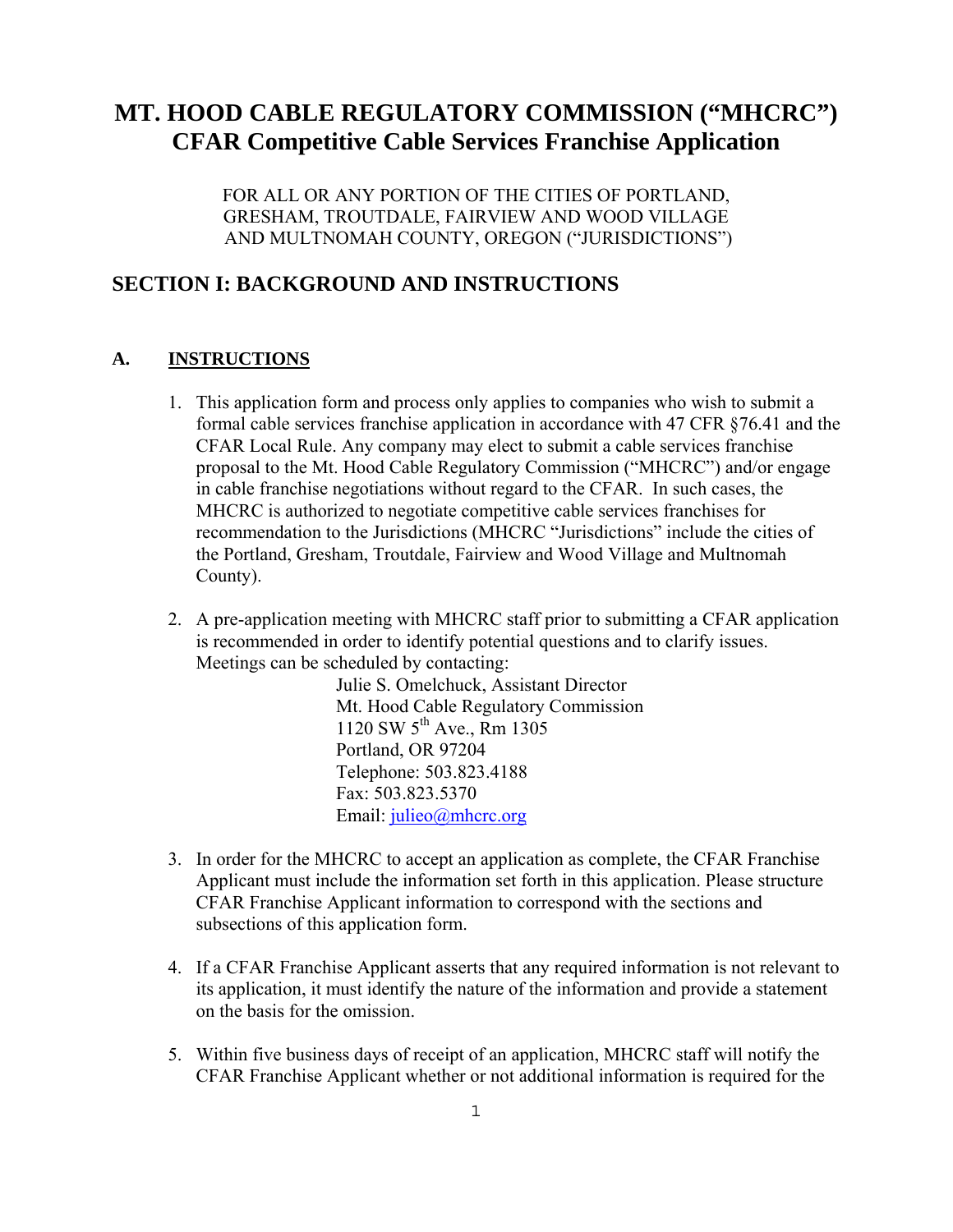MHCRC to consider the application complete. Submission of a CFAR application that does not include complete information or the application deposit (see Section C below) will not commence the time period for granting or denying the CFAR application.

- 6. In order to ensure the requisite information from the CFAR Franchise Applicant is complete and accurate, throughout the MHCRC's or the MHCRC Jurisdictions' review of the application, additional information may be required from the CFAR Franchise Applicant. If additional information is required from the CFAR Franchise Applicant, the time period set forth in 47 C.F.R. §76.41(d) shall be tolled from the date the information is requested until the date it is received by the MHCRC.
- 7. Documents relevant to the competitive cable services franchise application are available on the MHCRC's website http://www.mhcrc.org. CFAR Franchise Applicants should contact MHCRC staff if assistance is needed with obtaining access to documents or information necessary for the completion of the CFAR application.
- 8. The Jurisdictions served by the MHCRC are all Oregon Home Rule local governments with voter-approved charters and local legislative authority. The information that an applicant will have to provide may vary depending upon the requirements of local charters or ordinances.

## **B. SUBMISSION OF APPLICATIONS**

CFAR Franchise Applicants must submit one (1) electronic copy and five (5) hard copies of a completed application, containing all information required in the application, to the contact provided in Section A(2) above.

## **C. APPLICATION DEPOSIT**

- 1. Unless modified under C.3., below, a CFAR Franchise Applicant must include an initial \$5,000 deposit with its CFAR application to defray MHCRC costs in processing the application. Additional deposits, in increments of \$5,000, may be required as the initial and any additional deposits are depleted.
- 2. The MHCRC will document its reasonable costs related to processing the CFAR application. The MHCRC will provide written documentation of the MHCRC's costs to the CFAR Franchise Applicant on a monthly basis. If the documented costs exceed the initial \$5,000 deposit, the MHCRC will notify the CFAR Franchise Applicant and the CFAR Franchise Applicant, within 30 days of the notice, must submit additional deposits in \$5,000 increments. If the MHCRC's total costs are less than the total amount deposited by the CFAR Franchise Applicant, the excess will be refunded to the CFAR Franchise Applicant within 45 days of concluding the franchise application process.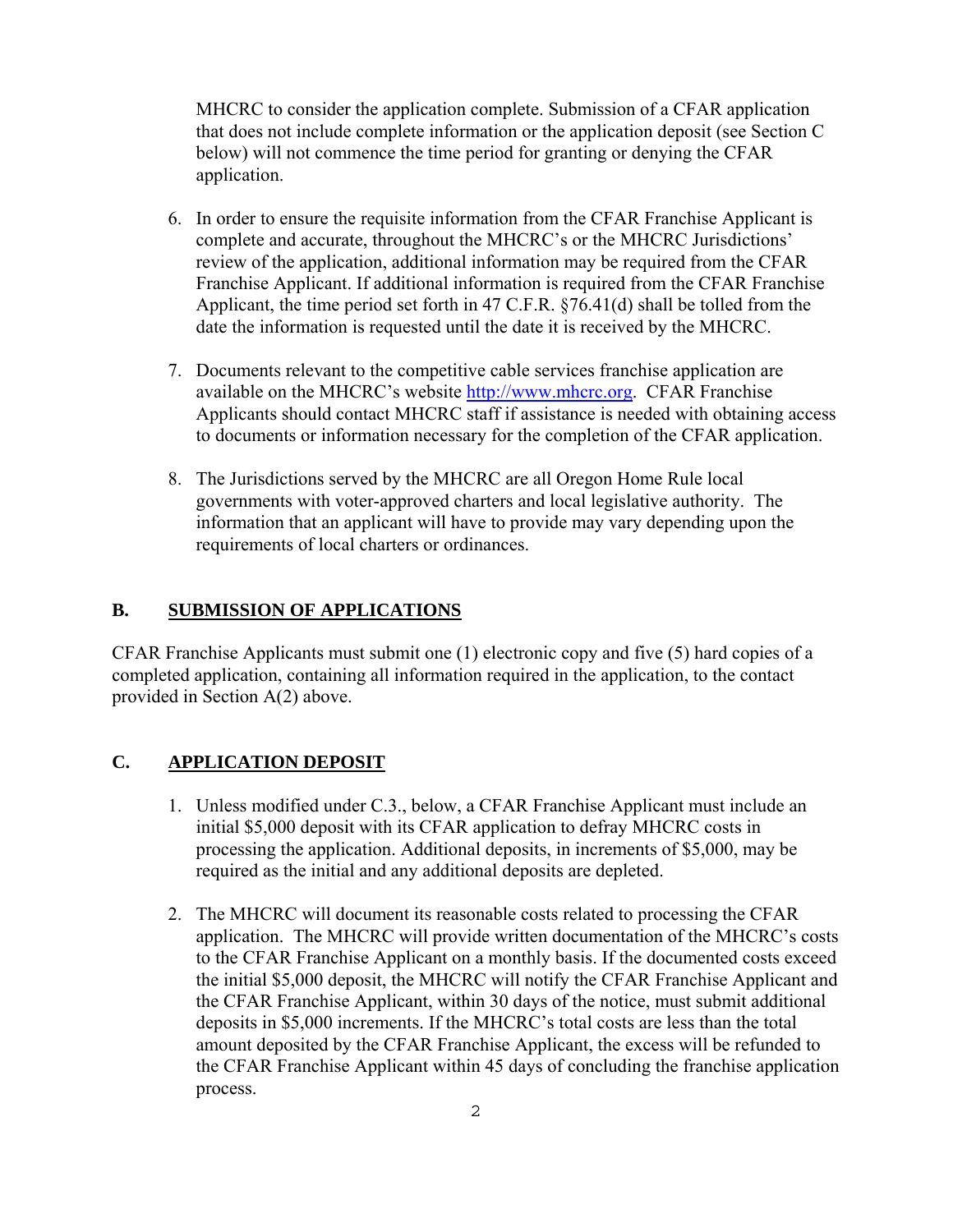- 3. Upon request of a CFAR Franchise Applicant, the MHCRC may reduce or waive the application deposit. Such a request must accompany the CFAR application. Such a request will automatically toll the time period set forth in 47 C.F.R. §76.41(d) to enable the MHCRC to evaluate and respond in a reasonable time to the request for such reduction or waiver. In evaluating such a request, the MHCRC will consider the following factors: (1) the size of the proposed franchise area; (2) the number of potential subscribers in the proposed franchise area; (3) the financial hardship to the CFAR Franchise Applicant (including any parent corporation or affiliate); and (4) other information relevant to the cost of processing the application and/or the CFAR Franchise Applicant's ability to pay the deposit.
- 4. The MHCRC's CFAR franchise application deposit is in addition to, and does not replace any applicable fees or charges required by a Jurisdiction.

## **D. BACKGROUND**

- 1. FCC Competitive Franchise Application Process Rule ("CFAR"). On December 20, 2006 the Federal Communications Commission ("FCC") adopted a Report and Order and Further Notice of Proposed Rulemaking on franchising in MB Docket No 05- 311. In the Order, the FCC adopted an amendment to Part 76 of Title 47 of the Code of Federal Regulations to create a new rule regarding competitive cable franchise applications, designated as 47 CFR §76.41. The FCC's Order was published in the Federal Register on March 21, 2007. A challenge to the FCC's Order was denied by the  $6<sup>th</sup>$  Circuit Court in the case of Alliance for Community Media v. F.C.C., --- F.3d ----, 2008 WL 2549008 (6th Cir June 27, 2008).
- 2. Jurisdictions CFAR Local Rule for Franchise Applications. In compliance with the FCC's mandates under the CFAR, and to ensure that the appropriate application process is followed by competitive cable services providers, the MHCRC Jurisdictions adopted a CFAR Local Rule in May 2007. Under the CFAR Local Rule, the MHCRC, on behalf of the MHCRC Jurisdictions, will process competitive cable franchise applications submitted pursuant to 47 CFR §76.41.
- 3. Mt. Hood Cable Regulatory Commission ("MHCRC"). The MHCRC was created by Intergovernmental Agreement (dated 12/24/92) among the Jurisdictions to administer and enforce cable services franchise agreements. The MHCRC is comprised of eight members appointed by each of the Jurisdictions. By agreement between the City of Portland and the MHCRC, the MHCRC is staffed by the City of Portland Office of Cable Communications and Franchise Management.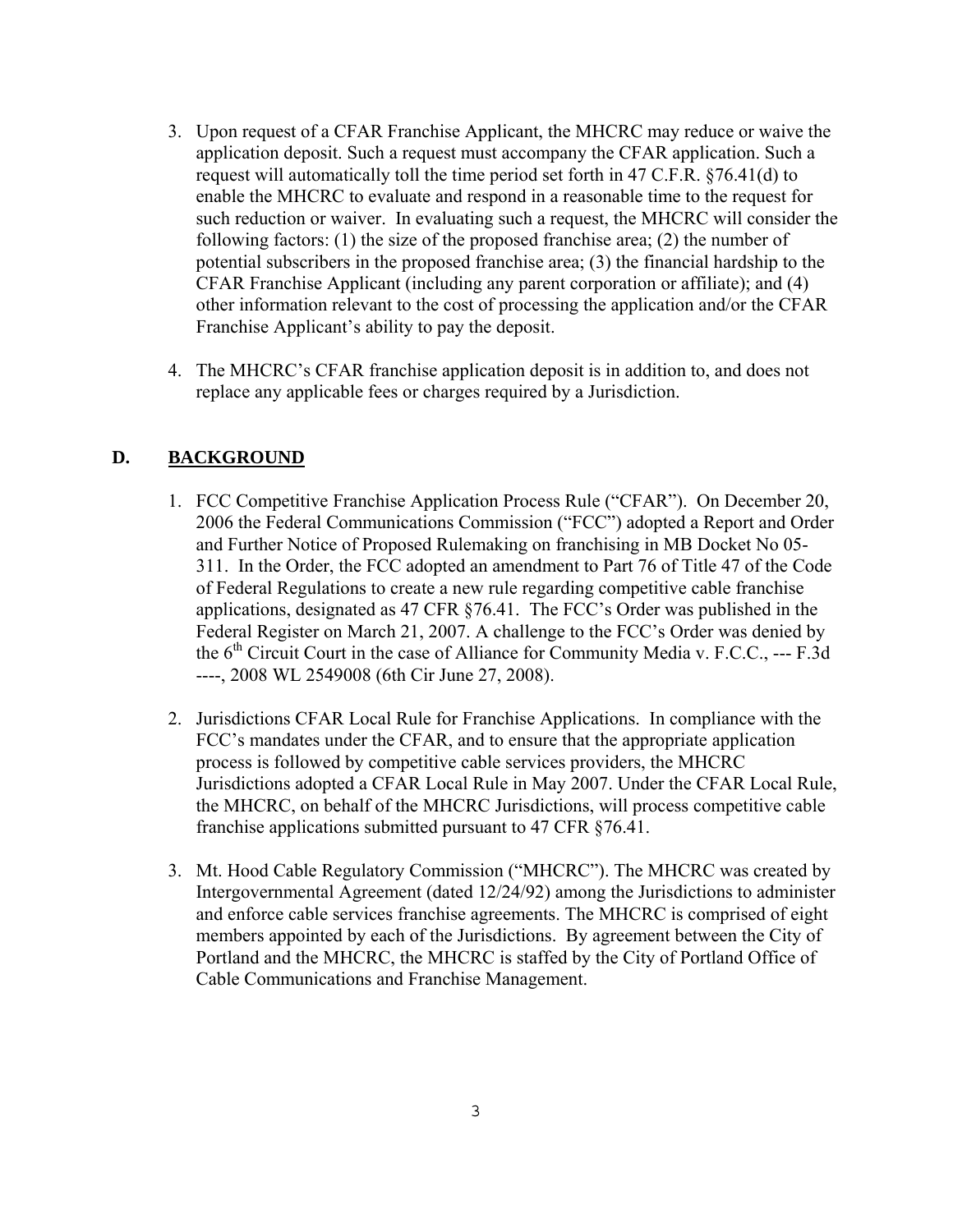## **E. FURTHER INFORMATION AND CLARIFICATIONS**

Requests for further information or clarifications of the application form or process should be directed to:

MT. HOOD CABLE REGULATORY COMMISSION 1120 SW Fifth Avenue, Room 1305 Portland, OR 97204 Telephone: 503.823.5385 Fax: 503.823.5370 Email: mhcrcinfo@ci.portland.or.us

## **F. DEFINITIONS**

For the purposes of the CFAR Franchise application, the Applicant may rely on the definitions of terms and phrases as set forth in Attachment A – Standard Cable Services Franchise Provisions, and/or Attachment B – MHCRC Cable Customer Service Standards as applicable. If Applicant is using terms and phrases with meanings different from those provided in Attachment A and B, then Applicant should note such differences in its CFAR Application.

## **SECTION II: REQUISITE INFORMATION**

## **A. IDENTIFICATION AND OWNERSHIP INFORMATION**

#### 1. IDENTIFICATION OF CFAR FRANCHISE APPLICANT

- a. Provide the name, address, telephone number and web site (if applicable) of the CFAR Franchise Applicant.
- b. Provide the name, address, primary telephone number and primary e-mail address of all individual(s) authorized to represent the CFAR Franchise Applicant before the MHCRC and/or the MHCRC Jurisdictions during their consideration of the franchise(s) requested, including the CFAR Franchise Applicant's primary contact and any additional authorized contacts.

#### 2. BUSINESS STRUCTURE

- a. Corporation:
	- i. If CFAR Franchise Applicant is a publicly-traded corporation, provide the most recent Securities and Exchange Commission (SEC) filing; or
	- ii. If CFAR Franchise Applicant is a privately held corporation, provide information on shareholders owning five percent or more interest in the corporation; and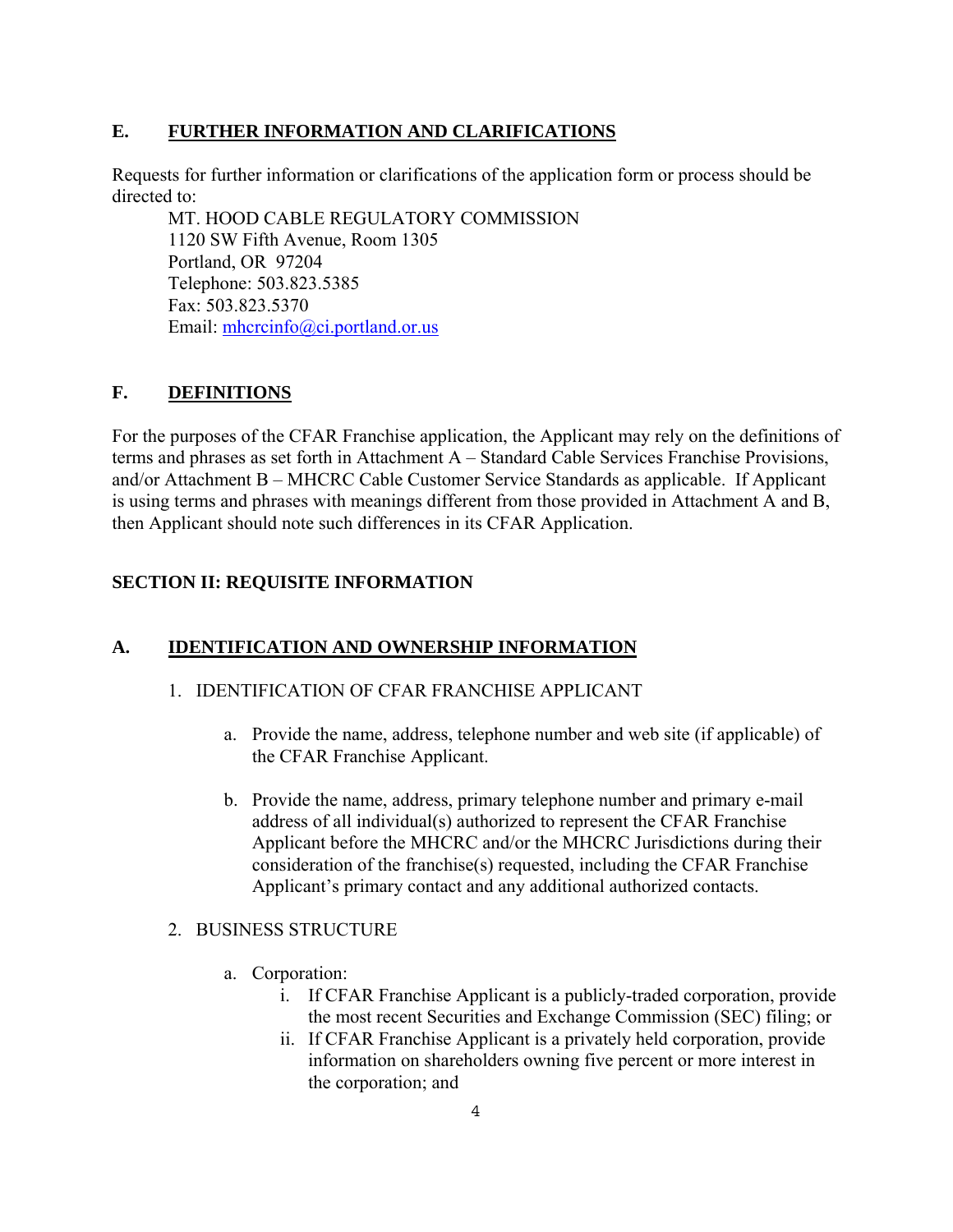- iii. Provide information relating to the CFAR Franchise Applicant's authority to act as a corporation in the State of Oregon; and
- iv. State whether the CFAR Franchise Applicant is directly or indirectly controlled by another corporation or legal entity. If so, attach an explanatory statement and respond to questions 2.a. i , ii and iii above concerning the controlling corporation.
- b. Partnership:
	- i. If CFAR Franchise Applicant is a partnership, please describe the structure of the partnership and identify partners owning five percent or more interest in the partnership.

#### 3. EXPERIENCE

- a. Current Franchises. Please list all cable systems in which the CFAR Franchise Applicant or any Affiliate owns more than five percent of the system. For each system include name of system, address, communities served, number of subscribers, number of homes passed, date of system award, duration (start and end date) of franchise, status of construction, and percent of penetration of homes passed as of most recently available date (indicate date). Also include name, title, and telephone number of system manager.
- b. Potential Franchises. List communities where the CFAR Franchise Applicant or any Affiliate currently has a formal CFAR application pending for a cable franchise. Include name of communities, contact information (as set forth in question A.1.a., above) and date of the franchise application.
- c. Attach a management/organizational chart, showing the management structure of the CFAR Franchise Applicant for the proposed cable system operation and delivery of cable services within the applicable MHCRC Jurisdiction(s).

#### **B. LEGAL QUALIFICATIONS**

#### 1. MEDIA CROSS-OWNERSHIP

- a. 47 U.S.C. §533 (a), and applicable FCC rules prohibit certain forms of media cross-ownership. Please state whether the CFAR Franchise Applicant or an Affiliate directly or indirectly owns, operates, controls or has an Interest in any of the following, OR whether the CFAR Franchise Applicant holds or operates any company or business operating jointly with any of the following:
	- i. A national broadcast television network (such as ABC, CBS or NBC, etc.).
	- ii. A television broadcast station whose predicted Grade B contour, computed in accordance with Section 73.684 of the FCC's rules, overlaps in whole or in part the MHCRC Jurisdictions' service area, or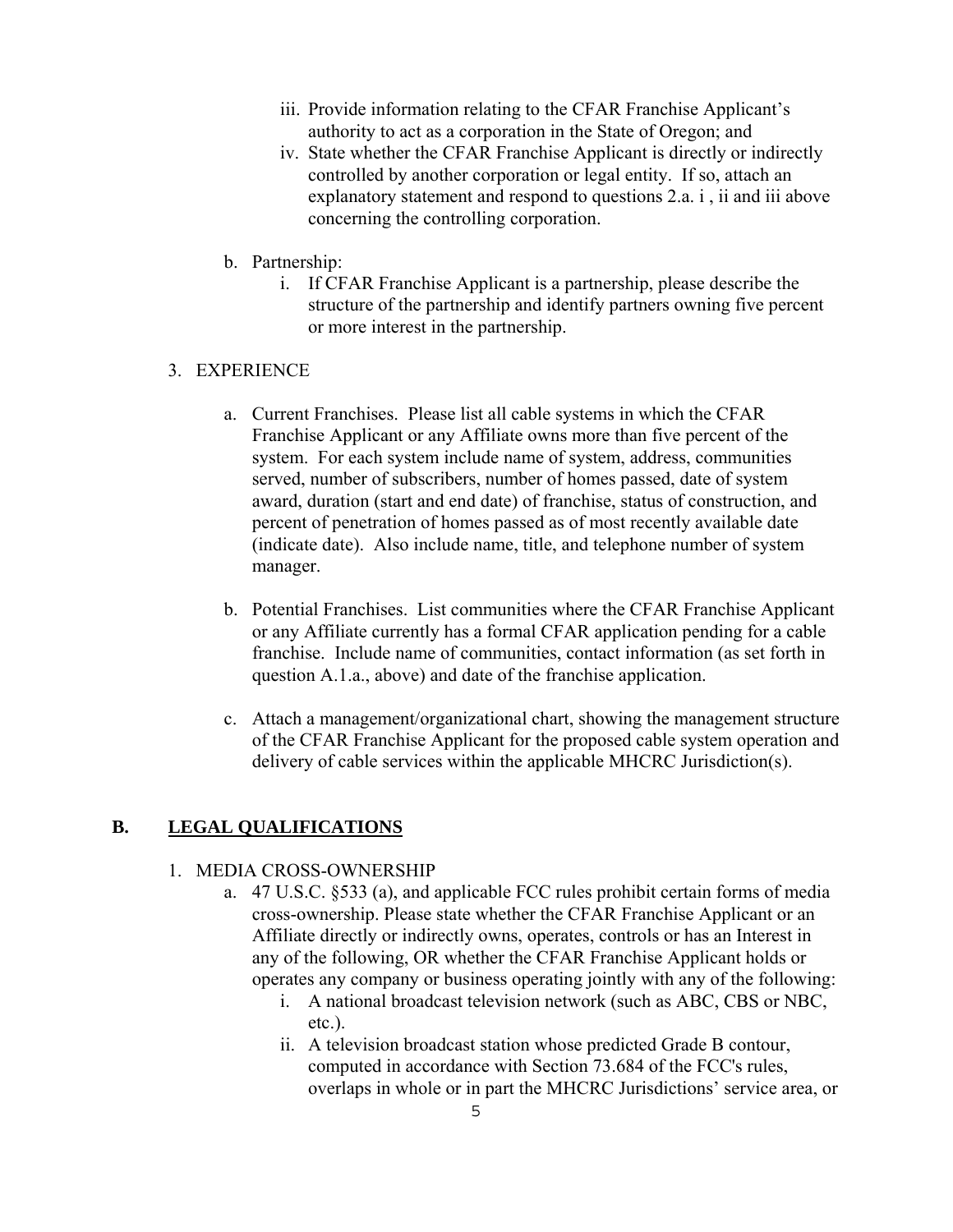an application for license to operate such a station.

- iii. A telecommunications or telephone company whose service area includes any portion of the MHCRC Jurisdictions' service area.
- b. If the response to any of the above is affirmative, state the nature and percentage of ownership or Interest and the company that is owned or in which the Interest is held.

#### 2. EQUAL EMPLOYMENT OPPORTUNITY AND AFFIRMATIVE ACTION

Federal Law requires cable system operators to be certified by the Federal Communications Commission (FCC) as complying with the equal employment opportunity requirements of §634(e) of 47 U.S.C. §554(e). The CFAR Franchise Applicant must attach any current FCC certification(s) for its existing cable system holdings, if any, or indicate its intention to apply for and abide by same.

#### 3. FRANCHISE VIOLATIONS

State whether the CFAR Franchise Applicant or any Affiliate been found in violation by a Regulatory Authority or franchising authority of any franchise ordinance or agreement, contract or regulation governing a cable system. If so, identify the judicial or administrative proceeding, giving the date, name of tribunal and result or disposition of that proceeding.

#### **C. FINANCIAL QUALIFICATIONS**

Please document and demonstrate the CFAR Franchise Applicant's capability and financial qualifications to capitalize cable system operation and the delivery of cable services for the proposed franchise term. Acceptable forms of documentation might include audited financial statements together with any notes necessary to the understanding of the financial statements, or SEC filings, in connection with existing cable operations, or financial pro formas (3-5 years) for proposed cable system operations.

#### **D. TECHNICAL QUALIFICATIONS, PLANNED SERVICES AND OPERATIONS**

Using the MHCRC Jurisdictions standard cable services franchise requirements (Attachment A) as a baseline reference for substantial equivalency and competitive neutrality, CFAR Franchise Applicants should describe the Applicant's technical qualifications and planned services as follows:

1. Describe the CFAR Franchise Applicant's planned initial and proposed cable services geographic area, including a map and proposed dates for offering service to the Franchise area or portions of the franchise area as may be specified;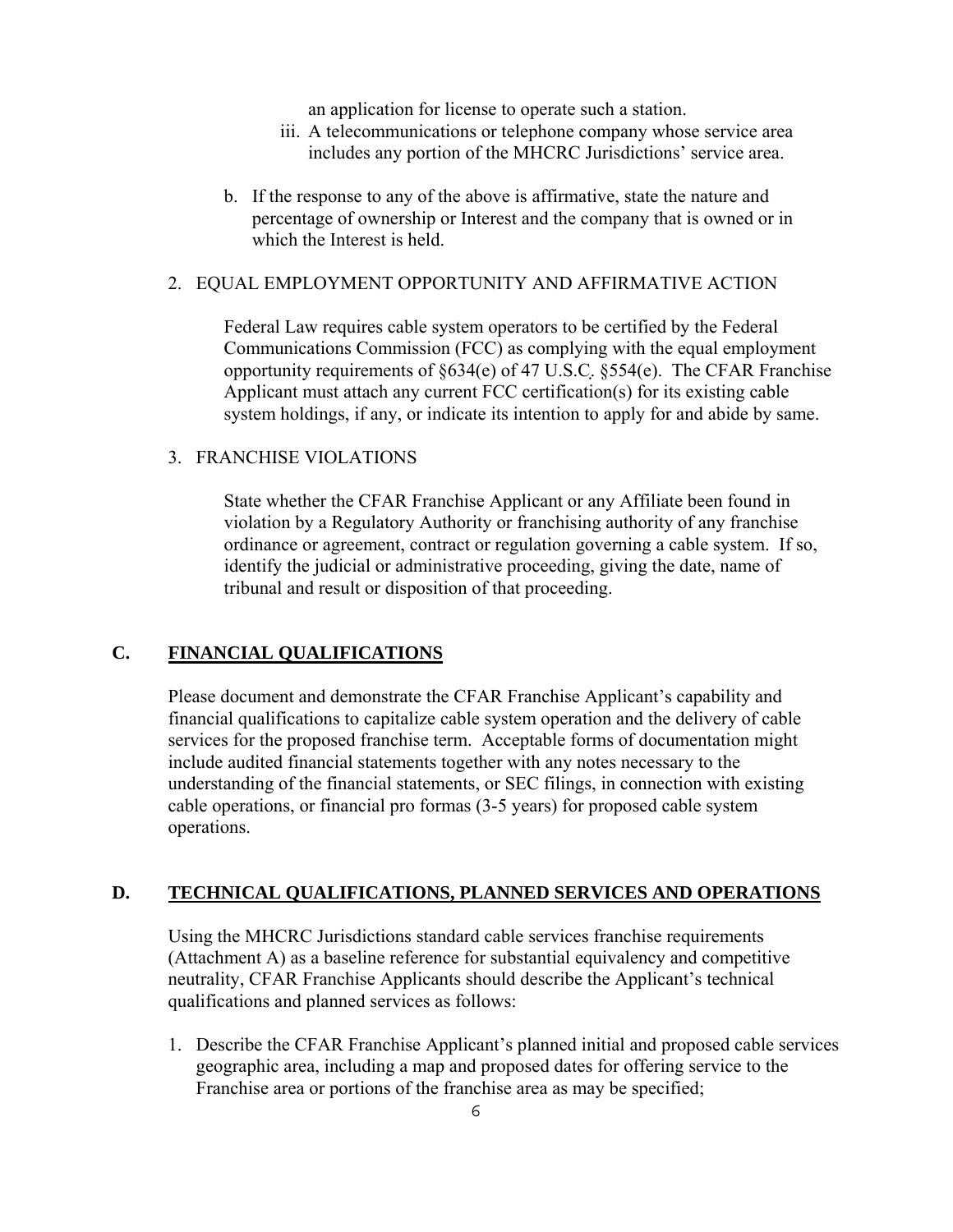- 2. If the CFAR Franchise Applicant has or asserts existing authority to access the public right of way in any of the initial or proposed service areas identified in D.1. above, describe the basis for such authority or asserted authority and provide documentation of such authority;
- 3. Describe the CFAR Franchise Applicant's planned cable services, including basic cable services (including PEG access services and capacity), cable programming service tier, and any additional pay-per-view, on-demand or digital services; and the projected rates for each category or tier or service;
- 4. Describe the CFAR Franchise Applicant's planned system technical design, including upstream and downstream capacity and speed, provision for analog and/or digital services or packages and distribution of fiber;
- 5. Describe the CFAR Franchise Applicant's planned construction and extension or phase schedule, as applicable, including system extension plans or policy; describe current status of the CFAR Franchise Applicant's existing or proposed arrangements with area utilities, including pole attachments, vault, or conduit sharing agreements;
- 6. Describe the CFAR Franchise Applicant's plan to ensure that the safety, functioning and appearance of property, and convenience and welfare of other persons, not be adversely affected by installation or construction of the CFAR Franchise Applicant's facilities, and that property owners will be justly compensated for any damages caused by the installation, construction, operation or removal of the facilities; also state the proposed allocation of costs of installation, construction, operation or removal of facilities between the CFAR Franchise Applicant and the subscriber; and
- 7. Describe the CFAR Franchise Applicant's plan to comply with the subscriber privacy protections set forth in 47 U.S.C. §551.A.

## **SECTION III: JURISDICTIONS STANDARD CABLE SERVICES FRANCHISE REQUIREMENTS & CFAR APPLICANT'S PROPOSED FRANCHISE TERMS**

**A.** The MHCRC and the Jurisdictions have developed standardized cable services franchise requirements and provisions to ensure substantial equivalency and competitive neutrality in the provision of competitive cable services to cable subscribers in MHCRC franchise areas. Current, baseline franchise provisions and requirements are set forth in Attachment A to this application, along with existing MHCRC Cable Customer Service and Consumer Protection Requirements as Attachment B to this application.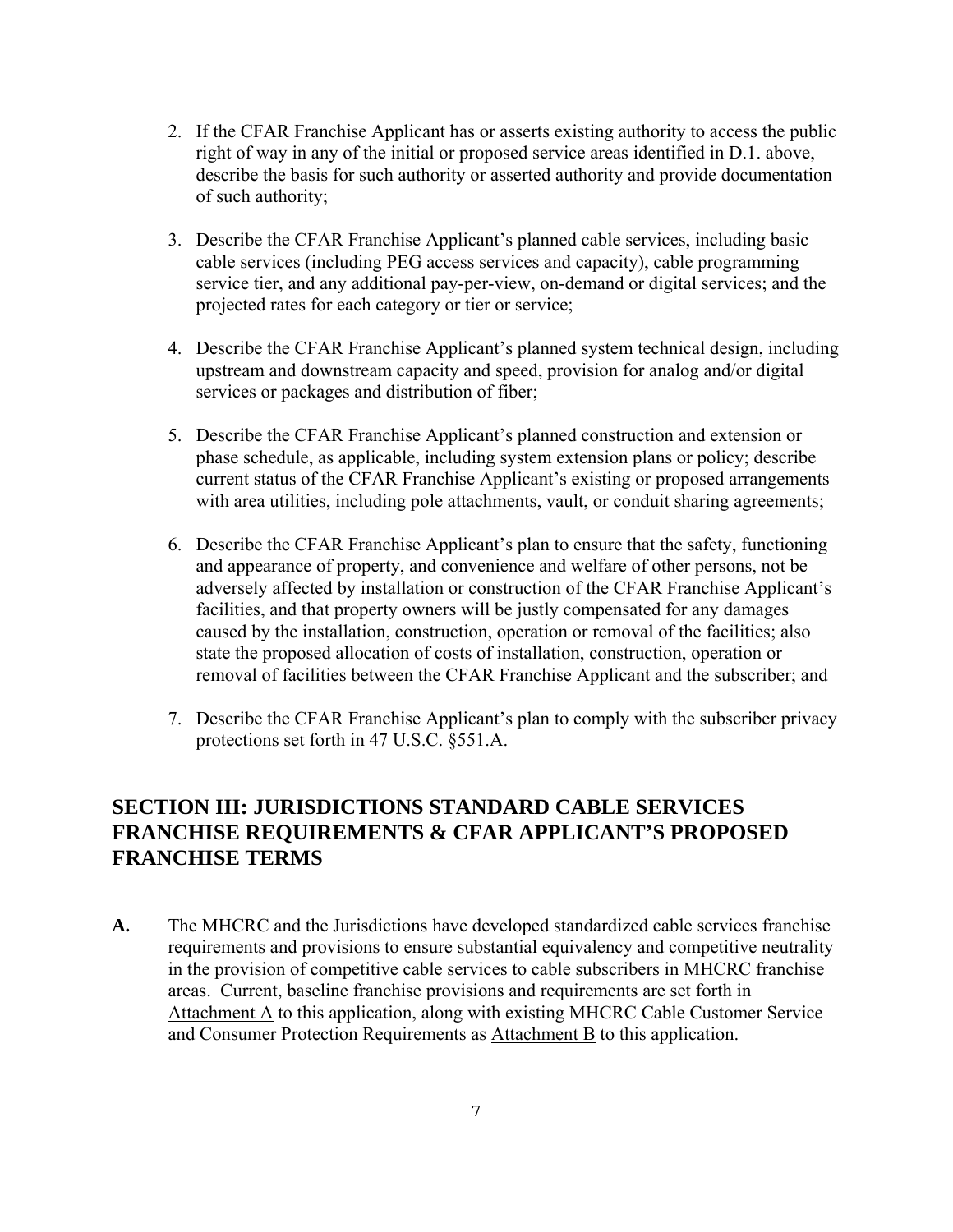- **B.** In order for the CFAR Franchise Application to be considered complete, and to enable the MHCRC to ascertain substantial equivalency and competitive neutrality, all CFAR cable services Franchise Applicants must acknowledge acceptance of, or detail the Applicant's proposed terms and/or modifications, as appropriate, to each section of the standard cable franchise requirements contained in Attachment A and the Customer Service requirements contained in Attachment B. In addition to including proposed terms where indicated, if the Applicant proposes any modification(s) to the MHCRC's standard cable franchise requirements set forth in Attachment A or Customer Service Standards of Attachment B, the Applicant should include specific alternative proposals and associated proposed franchise language, along with a detailed explanation and/or justification for the proposed modification(s). Such explanation should also include specific analysis of how such terms or alternatives will adequately address issues of particular importance (as summarized in paragraph C, below) to the Jurisdictions (related to Attachment A's standard franchise requirements or existing cable franchises for the Jurisdictions) or to cable customers (related to Attachment B's cable customer service standards).
- **C.** In responding to Paragraph B of this section, above, the CFAR Franchise Applicant, should address items of particular importance, including the following:
	- 1. Proposed Franchise Term. Initial proposed term of franchise, proposed Effective Date, and any proposed term extensions and/or conditions for such term extensions (see Section 1.2 and Section 1.3 of Attachment A).
	- 2. Proposed PEG Access provisions; including:
		- a. Initial and reserved PEG Access channel capacity, including digital channel capacity and, if applicable, analog channel capacity;
		- b. Technical design to interconnect with the PEG Access providers at their headend sites in order to include PEG Access channels and programming in the residential cable services (Section 6.4(A) of Attachment A) as well as necessary carriage and routing of PEG Access programming and signals to and from other franchised cable service providers serving jurisdictions within and/or contiguous to the CFAR Franchise Applicant's proposed franchise area.;
		- c. PEG Access proposed channel assignments if different from those set forth in Attachment A (Section 6.3(A) of Attachment A);
		- d. Ability to narrowcast PEG Access channels to discrete areas such as Portland Community College and Mt. Hood Community College service boundaries, jurisdictional boundaries and public school district boundaries;
		- e. Inclusion of PEG Access channel and programming information in CFAR Franchise Applicant's on-screen, print and on-line program guides available to residential cable subscribers (Section 6.3(D) of Attachment A);
		- f. Inclusion of PEG Access programming in CFAR Franchise Applicant's videoon-demand platform and services (Section 6.5 of Attachment A); and
		- g. Applicant's proposal regarding the ability and capacity for PEG access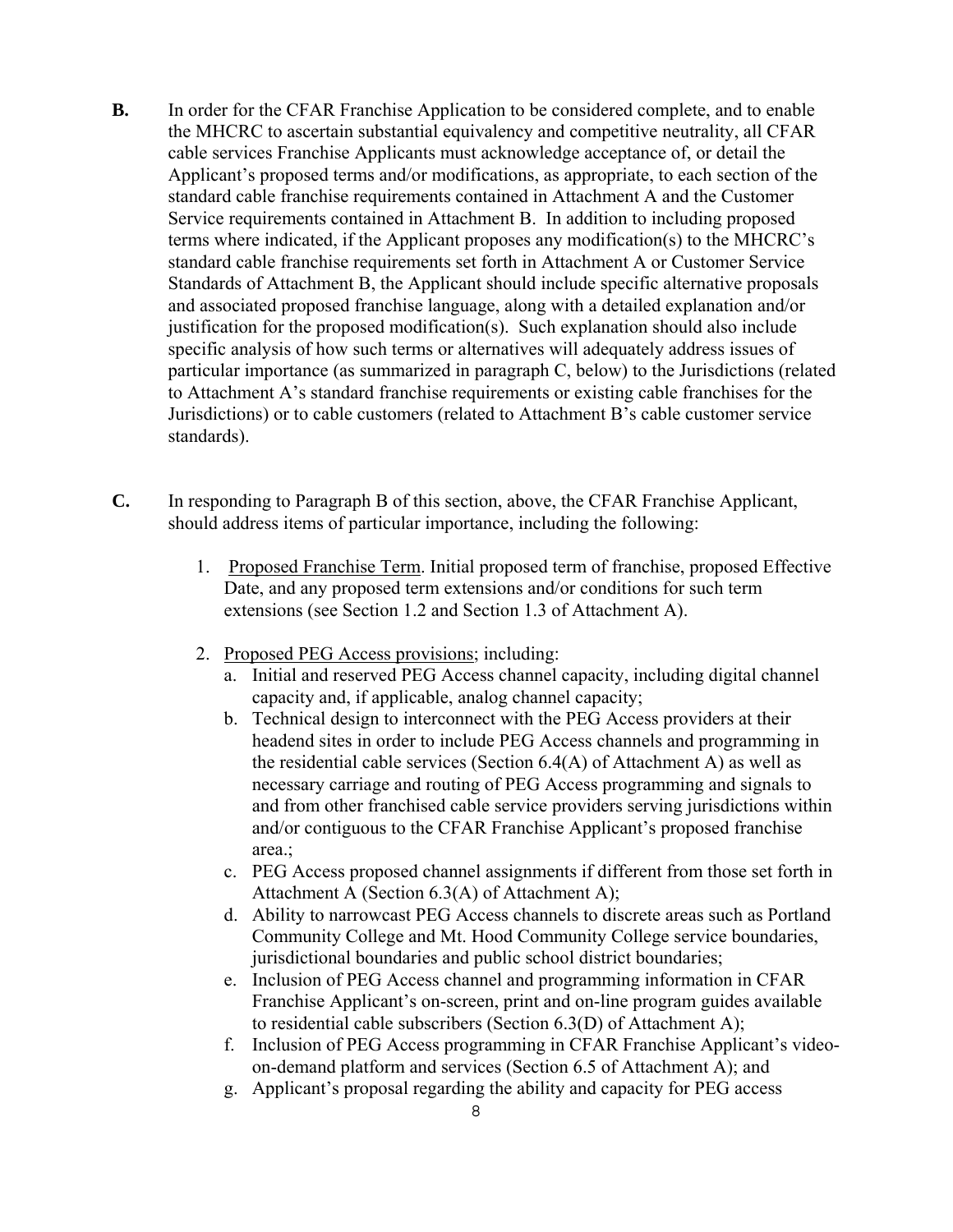providers to originate a video programming signal from public, educational and government institutions in the CFAR Franchise Applicant's service area and transport those signals live to the access providers' headends for insertion in PEG Access channels (Section 6.6 of Attachment A).

- 3. Proposed PEG Access and I-Net Capital Support. Indicate acceptance of the PEG Access/I-NET Capital support requirement detailed in Section 8 of Attachment A, or Applicant's proposal if different.
- 4. Proposed Institutional Network. Describe the I-Net capacity and services to be provided by CFAR Franchise Applicant, including any applicable network design, interconnects with existing I-Nets, and/or potential sites to be served, if different or more specific than the provisions set forth in Section 7 of Attachment A.
- 5. Proposed Technical and Operational Standards. Indicate acceptance of technical and operational standards, including performance testing and appropriate sanctions for failure to meet standards, if different from Section 10 of Attachment A.
- 6. Customer Service Standards. The Jurisdictions have adopted customer service and consumer protection standards, included as Attachment B to this Application. List any proposed variances to the standards; any proposed limitations to availability of information for the MHCRC to evaluate performance under the standards; proposed reporting procedures; and proposed penalties for failure to meet standards.

**D.** For each item listed in response to Sections B and C, above, Applicants must provide a narrative summary with sufficient detail to demonstrate the manner in which each term proposed by the Applicant compares, as applicable, to corollary or reasonably related terms in Attachment A, or else to comparable provisions in any cable franchise currently in effect in the MHCRC Jurisdictions, or to the most recent needs ascertainment conducted by or on behalf of the MHCRC, or (as applicable) to the MHCRC Jurisdiction's adopted local cable customer service standards.

## **SECTION IV: AFFIDAVIT OF CFAR FRANCHISE APPLICANT**

Each application must be accompanied by an affidavit substantially in the form set forth below: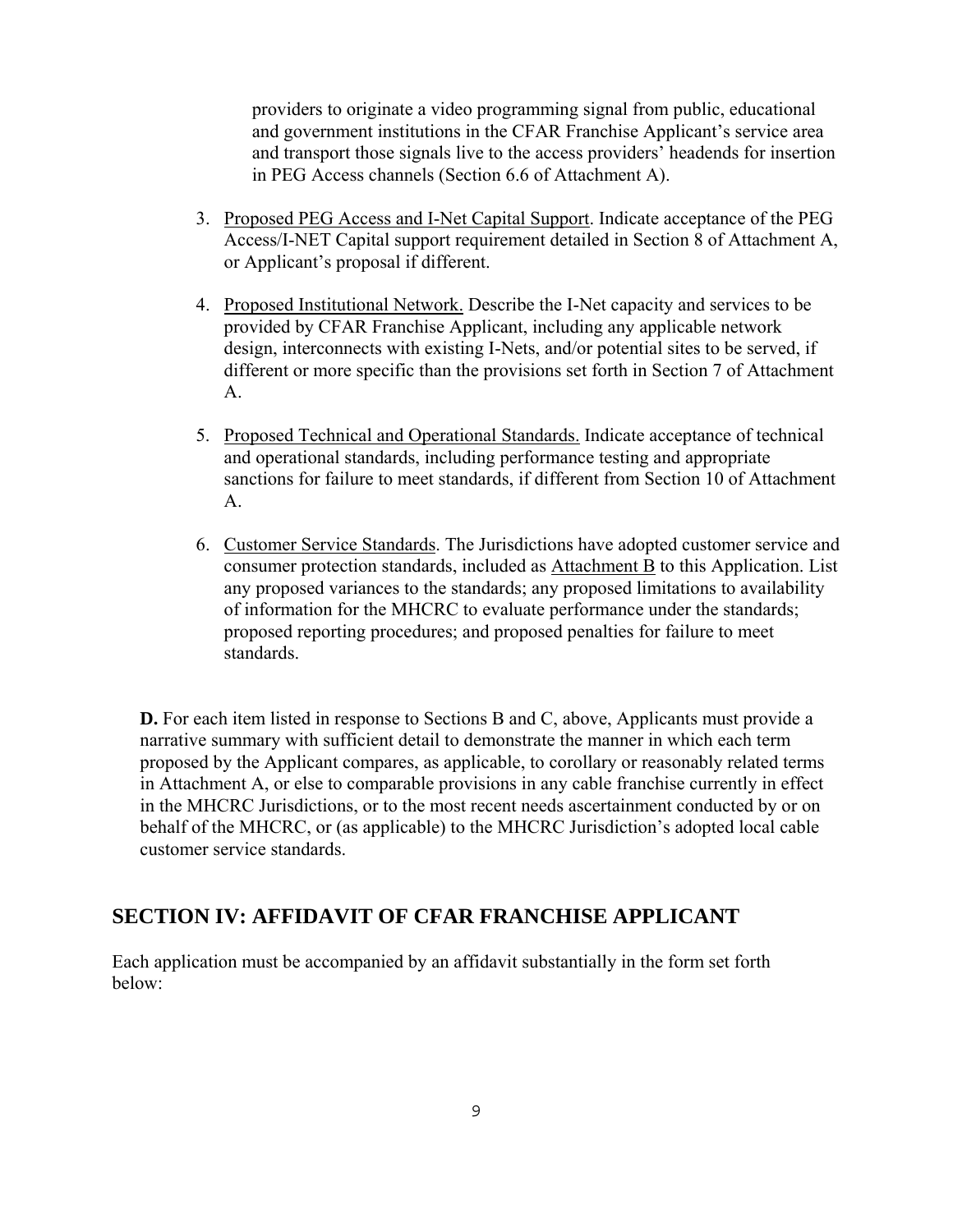#### **Affidavit**

This application of the CFAR Franchise Applicant is submitted by the undersigned who has been duly authorized to make the representations within on behalf of the CFAR Franchise Applicant and certifies the representations are true and correct.

The CFAR Franchise Applicant recognizes that all representations are binding on it and that material misrepresentations or omissions, or failure to adhere to any such representation may result in a negative MHCRC recommendation to the MHCRC Jurisdictions, or denial of a CFAR franchise application by a MHCRC Jurisdiction.

Consent is hereby given to the MHCRC, the MHCRC Jurisdictions, and their representatives to make inquiry into the legal, character, technical, financial and other qualifications of the CFAR Franchise Applicant by contacting any persons or organizations named herein as references, or by any other appropriate means.

The CFAR Franchise Applicant recognizes that information submitted is open to public inspection and subject to the Oregon Public Records Law. We advise the CFAR Franchise Applicant to be familiar with the Oregon Public Records Law. The CFAR Franchise Applicant should specifically identify any information it considers proprietary. In the event that the MHCRC and/or the MHCRC Jurisdictions receive a request from another party to disclose any information which the CFAR Franchise Applicant has deemed proprietary, the MHCRC and/or the MHCRC Jurisdictions, as appropriate, will tender to the CFAR Franchise Applicant the defense of any request to compel disclosure. By submitting information which the CFAR Franchise Applicant deems proprietary or otherwise exempt from disclosure, the CFAR Franchise Applicant agrees to defend and hold harmless the MHCRC and the MHCRC Jurisdictions from any claim for disclosure including but not limited to any expenses including out-of-pocket costs and attorneys' fees, as well as any judgment entered against the MHCRC or the MHCRC Jurisdictions for the attorney fees of the party requesting disclosure.

Name of CFAR Franchise Applicant's Authorized Representative:

Affiant's Signature:

Official Position:

Date:

NOTARIZATION

Subscribed and sworn before me this day of , 20.

Notary Public for Oregon:

My Commission expires: